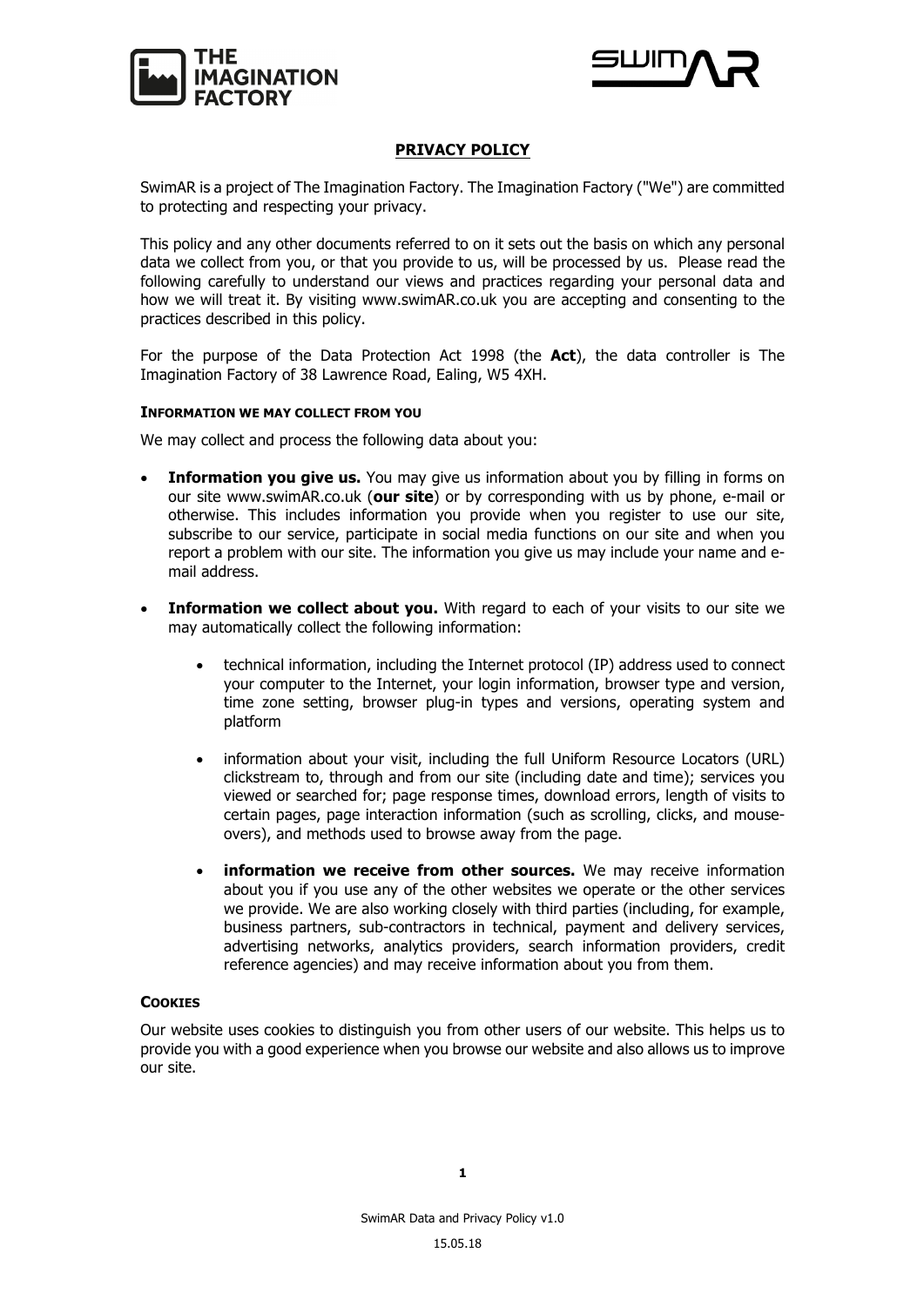



### **USES MADE OF THE INFORMATION**

We use information held about you in the following ways:

- **Information you give to us.** We will use this information:
	- to send you periodic news about our work
	- we will only contact you by electronic means (e-mail) with updates about our products in development and news about our company's projects which we feel would be of interest to you as a subscriber
	- to ensure that content from our site is presented in the most effective manner for you and for your computer

## **DISCLOSURE OF YOUR INFORMATION**

We may share your personal information with any member of our group, which means our subsidiaries, our ultimate holding company and its subsidiaries, as defined in section 1159 of the UK Companies Act 2006.

We may share your (non-personal) information with selected third parties including:

- Business partners, suppliers and sub-contractors for the performance of any contract we enter into with them or you.
- Advertisers and advertising networks that require the data to select and serve relevant adverts to you and others. We do not disclose information about identifiable individuals to our advertisers, but we may provide them with aggregate information about our users (for example, we may inform them that 500 people clicked on their advertisement on any given day)
- Analytics and search engine providers that assist us in the improvement and optimisation of our site.

We may disclose your personal information to third parties:

- In the event that we sell or buy any business or assets, in which case we may disclose your personal data to the prospective seller or buyer of such business or assets.
- If The Imagination Factory or substantially all of its assets are acquired by a third party, in which case personal data held by it about its customers will be one of the transferred assets.